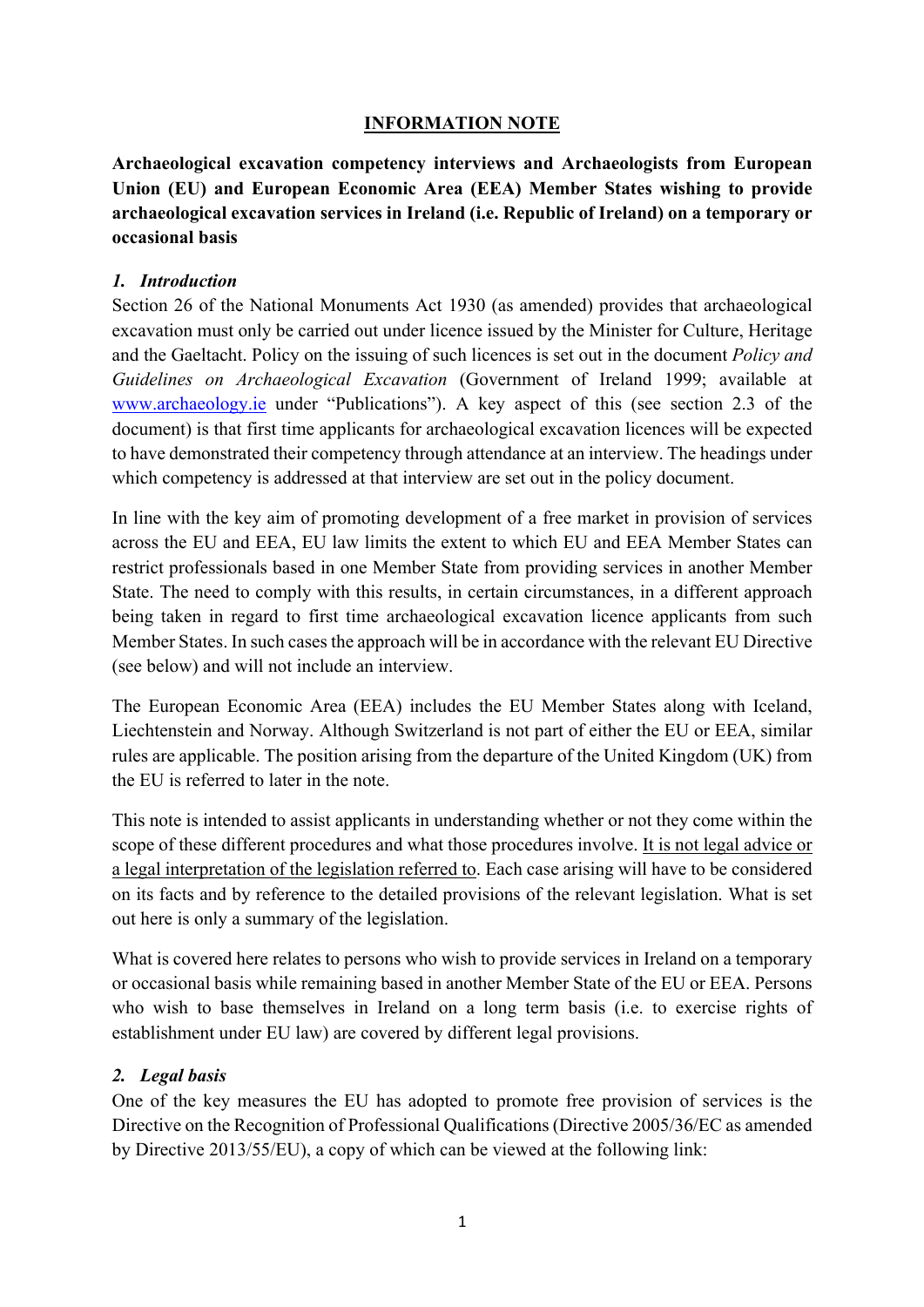# https://eur-lex.europa.eu/legal-content/EN/TXT/PDF/?uri=CELEX:02005L0036- 20190415&qid=1565866742825&from=EN

Further information on the Directive can be found here:

#### https://www.education.ie/en/The-Education-System/Qualifications-Recognition/FAQs.html

A Directive is one of the main ways in which the EU legislates. While in some cases a Directive may itself create enforceable legal obligations within Member States, it is usually necessary for each Member State to write the Directive into its own national law (to "transpose it"). In Ireland, the Recognition of Professional Qualifications Directive (referred to below as "the Directive") has been transposed into Irish law by means of an order (a "statutory instrument" or "S.I.") made by the Minister for Education and Skills using powers Ministers have under the European Communities Act 1972. This order is known as S.I. No. 8 of 2017, European Union (Recognition of Professional Qualifications) Regulations 2017. It is referred to below as "the Regulations". The Regulations can be viewed at the following link:

http://www.irishstatutebook.ie/eli/2017/si/8/made/en/print

### *3. What do the Regulations say about temporary or occasional provision of services and how is this applicable to Archaeologists?*

The key principle is set out in Regulation 11(1) of the Regulations:

"..., a competent authority in the State [i.e. Ireland, Republic of] shall not restrict, for any reason relating to professional qualifications, the free provision of services in a regulated profession in the State on a temporary and occasional basis, where—

- *(a)* the service provider is legally established in a Member State other than the State for the purpose of pursuing the same profession in that Member State,
- *(b)* the service provider moves to the State to pursue the profession on a temporary and occasional basis, and
- *(c)* if neither the profession, nor the education and training leading to it, are regulated in the home Member State, the service provider has pursued that profession in one or several Member States for at least one year during the last 10 years preceding the provision of services."

The profession of Archaeologist is recognised under Schedule 1 of the Regulations as being a "regulated profession" in Ireland (i.e. "the State" as referred to in the extract above) and the Minister for Culture, Heritage and the Gaeltacht as being the relevant competent authority in Ireland. The decision to so recognise the profession of Archaeologist in Ireland was based on the definition of "regulated profession" set out in the Directive and was in line with the advice of the European Commission as to its applicability to that profession as it operates in Ireland (the Commission being the EU body charged with ensuring implementation of Directives by Member States).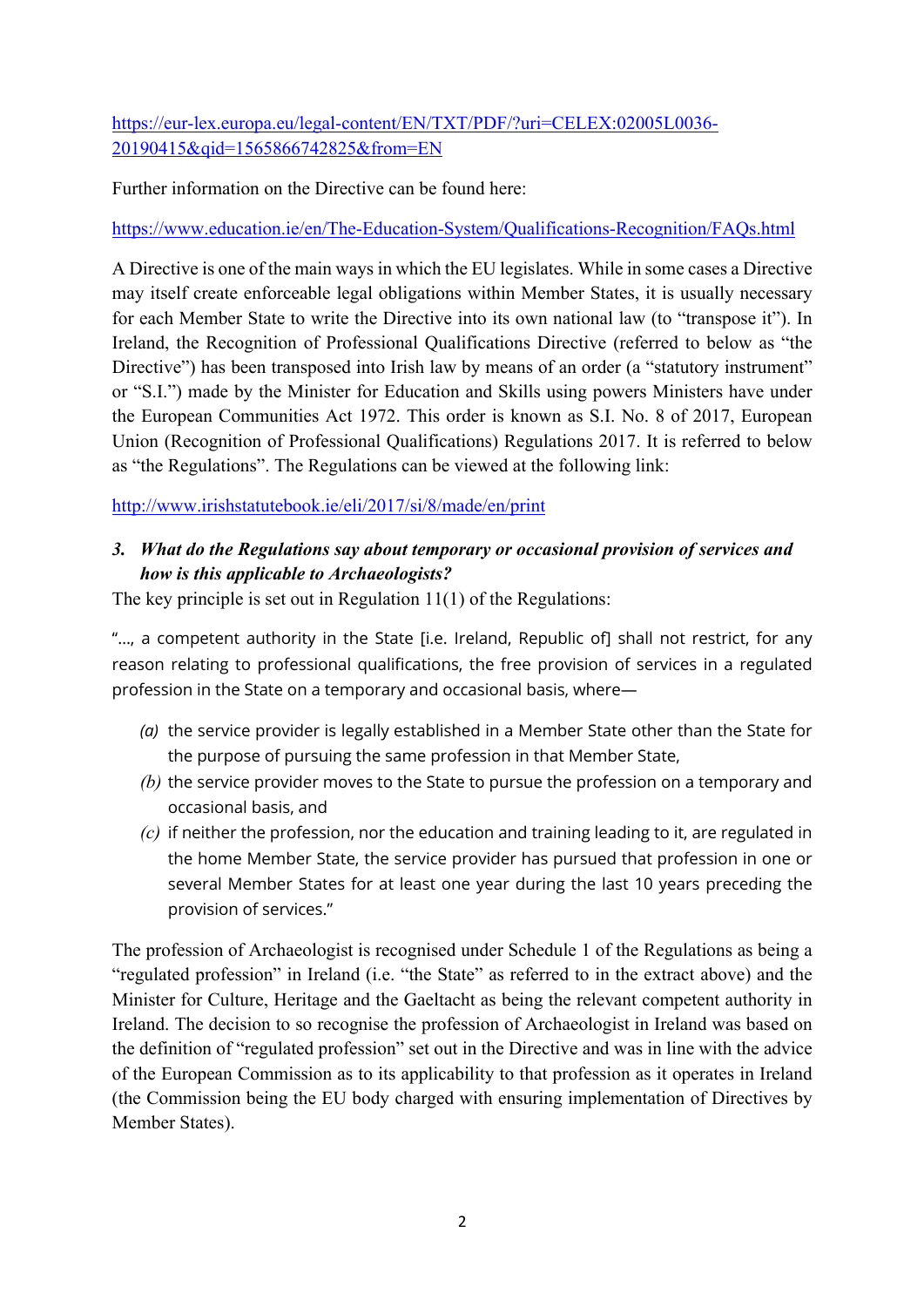# *4. What does the above mean in practice in relation to Archaeologists based in other Member States who wish to provide archaeological excavation services in Ireland (i.e. Republic of Ireland) on a temporary or occasional basis?*

The practical effect of this is that Archaeologists based in another Member State where Archaeologist is (for the purposes of the Directive) a regulated profession will not be expected to have demonstrated their competency through attendance at an interview. Member States where Archaeologist is a regulated profession for the purposes of the Directive can be identified on a website maintained by the European Commission: https://ec.europa.eu/growth/toolsdatabases/regprof/ . This position will also apply to Archaeologists based in another Member State where Archaeologist is not a regulated profession but who have practiced as director of archaeological excavations for at least one year out of the ten years preceding their application for an archaeological excavation licence in Ireland.

**It must be emphasised that no one in any circumstances (whatever category they belong to and wherever based) is ever exempted, by reason of the Directive or the Regulations, from the requirement to obtain an archaeological excavation licence before carrying out a particular archaeological excavation.** All applications for archaeological excavation licences continue to be examined on their merits and excavations, if licenced, must in all cases be conducted in accordance with licence conditions. This includes requirements that they be conducted in accordance with applicable standards and guidelines. The Directive and the Regulations address the issue of prior checks on qualifications, and do not remove requirements for licences in respect of particular activities.

### *5. Procedures which must be followed by an Archaeologist availing of the Regulations so as to apply for an archaeological excavation licence in Ireland without attending the archaeological excavation competency interview*

Such Archaeologist must inform the National Monument Service by way of a written declaration in accordance with Regulation 13 of the Regulations. This declaration must be made the first time the Archaeologist moves from another Member State to provide services in Ireland. It must also be renewed in each other year the Archaeologist intends to provide services in Ireland.

This declaration should be made using the template provided by the National Monuments Service on www.archaeology.ie ("Forms") – see form NMS 1-2020. It must be sent by email or letter to licensingsection@chg.gov.ie, either in advance of or accompanying the relevant licence application. In accordance with Regulation 13 of the Regulations, the first time the declaration is submitted, or any time there is a material change in circumstances, it must be accompanied by the following documents:

- Proof of the nationality of the Archaeologist;
- Attestation certifying that the Archaeologist is legally established in a Member State other than Ireland for the purpose of pursuing the activities concerned and that he or she is not prohibited from practising, even temporarily, at the moment of delivering the attestation;
- Evidence of professional qualifications;